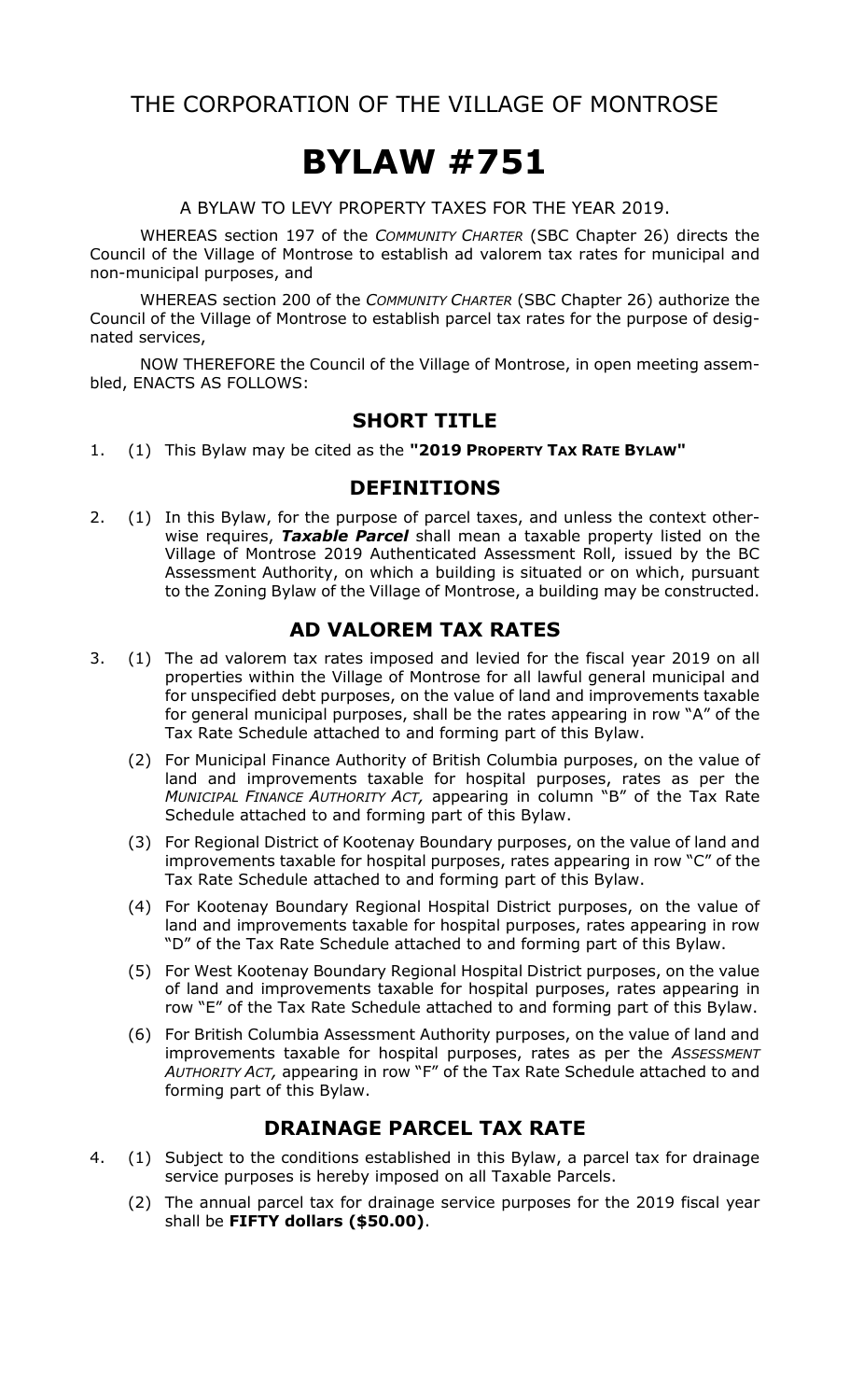#### **TRANSPORTATION PARCEL TAX RATE**

- 5. (1) Subject to the conditions established in this Bylaw, a parcel tax for road maintenance purposes is hereby imposed on all Taxable Parcels.
	- (2) The annual parcel tax for road maintenance purposes for the 2019 fiscal year shall be **ONE HUNDRED and TWENTY-FIVE dollars (\$125.00)**.

### **COMMUNITY DEVELOPMENT PARCEL TAX RATE**

- 6. (1) Subject to the conditions established in this Bylaw, a parcel tax for community development purposes is hereby imposed on all Taxable Parcels.
	- (2) The annual parcel tax for Community Development purposes for the 2019 fiscal year shall be **FIVE dollars (\$5.00)**.

#### **WATER PARCEL TAX RATE**

- 7. (1) Subject to the conditions established in this Bylaw, a parcel tax for water service purposes is hereby imposed on Taxable Parcels which are capable of receiving water services from a main line of the Village system located not more than 20 meters from the parcel.
	- (2) The annual parcel tax for water service purposes for the 2019 fiscal year shall be **TWO HUNDRED and FIFTY-FOUR dollars (\$254.00)**.

#### **SEWER PARCEL TAX RATE**

- 8. (1) Subject to the conditions established in this Bylaw, a parcel tax for sewer service purposes is hereby imposed on Taxable Parcels which are capable of receiving sewer services from a main line of the Village system located not more than 20 meters from the parcel.
	- (2) The annual parcel tax for sewer service purposes for the 2019 fiscal year shall be **ONE HUNDRED and FORTY-TWO dollars (\$142.00)**.

#### **MINIMUM TAX**

9. (1) The minimum amount of taxation upon a parcel of real property within Village limits for the 2019 fiscal year shall be **ONE HUNDRED dollars (\$100.00)**.

#### **ENACTMENT AND REPEAL**

- 10. (1) If any section, subsection, sentence, clause or phrase of this Bylaw is for any reason held to be invalid by the decision of any court of competent jurisdiction, the invalid portion shall be severed and the part that is invalid shall not affect the validity of the remainder.
	- (2) This Bylaw shall come into full force and effect on the passing thereof.

READ A FIRST TIME READ A SECOND TIME READ A THIRD TIME RECONSIDERED AND FINALLY ADOPTED this 15<sup>th</sup> day of April 2019 this 15<sup>th</sup> day of April 2019 this 15<sup>th</sup> day of April 2019 this  $6<sup>th</sup>$  day of May 2019

 $\_$  , and the contribution of the contribution of  $\_$  . The contribution of  $\_$  ,  $\_$  ,  $\_$  ,  $\_$  ,  $\_$  ,  $\_$  ,  $\_$  ,  $\_$  ,  $\_$  ,  $\_$  ,  $\_$  ,  $\_$  ,  $\_$  ,  $\_$  ,  $\_$  ,  $\_$  ,  $\_$  ,  $\_$  ,  $\_$  ,  $\_$  ,  $\_$  ,  $\_$  ,  $\_$  ,  $\_$  ,

Mayor **Community** Corporate Officer

Certified a true copy of Bylaw #750, as adopted.

\_\_\_\_\_\_\_\_\_\_\_\_\_\_\_\_\_\_\_\_\_\_\_\_\_ Corporate Officer